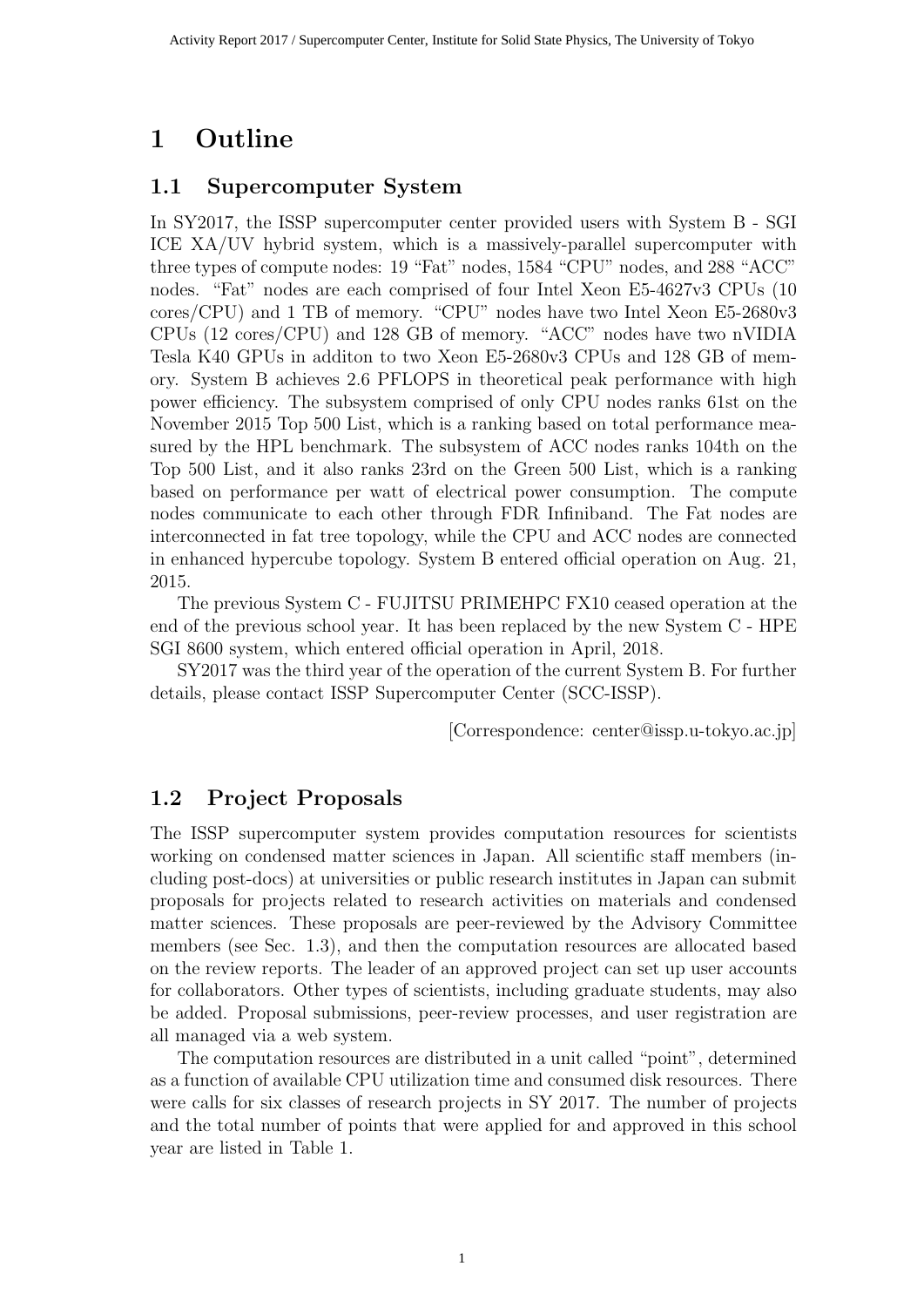| Class        |         | Maximum | Application  | # of  | Total points        |         |                  |         |
|--------------|---------|---------|--------------|-------|---------------------|---------|------------------|---------|
|              | Points  |         |              | Proj. | Applied<br>Approved |         |                  |         |
|              | $Sys-B$ | $SYS-C$ |              |       | $Sys-B$             | $SYS-C$ | $Sys-B$          | $SVS-C$ |
| А            | 100     | 100     | any time     | 12    | 1.2k                |         | 1.2k             |         |
| B            | 1k      | 500     | twice a year | 62    | 56.9k               |         | 40.0k            |         |
| С            | 10k     | 2.5k    | twice a year | 171   | 1433.8k             |         | 633.0k           |         |
| D            | 10k     | 2.5k    | any time     | 6     | 26.5k               |         | 24.5k            |         |
| Е            | 30k     | 2.5k    | twice a year | 16    | 474.0k              |         | 258.0k           |         |
| S            |         |         | twice a year | 0     | $\theta$            |         | $\left( \right)$ |         |
| <b>SCCMS</b> |         |         |              | 35    | 271.5k              |         | 271.5k           |         |
| Total        |         |         |              | 302   | 2263.9k             |         | 1228.2k          |         |

Table 1: Classes of research projects in SY 2017

*•* Class A is for trial use by new users; proposals for Class A projects are accepted throughout the year.

- *•* Proposals for projects in Classes B (small), C (mid-size), E (large-scale), and S (exceptional) can be submitted twice a year. Approved projects in Classes A, B, C, and E continue to the end of the school year.
- In Class D, projects can be proposed on rapidly-developing studies that need to perform urgent and relatively large calculations. An approved project continues for 6 months from its approval.
- *•* Class S is for projects that are considered extremely important for the field of condensed matter physics and requires extremely large-scale computation. The project may be carried out either by one research group or cooperatively by several investigators at different institutions. A project of this class should be applied with at least 10,000 points; there is no maximum. We require group leaders applying for Class S to give a presentation on the proposal to the Steering Committee of the SCC-ISSP. Class S projects are carried out within one year from its approval.
- Project leaders can apply for points so that the points for each system do not exceed the maximum point shown in this table.
- There was no official System C operation in SY2017.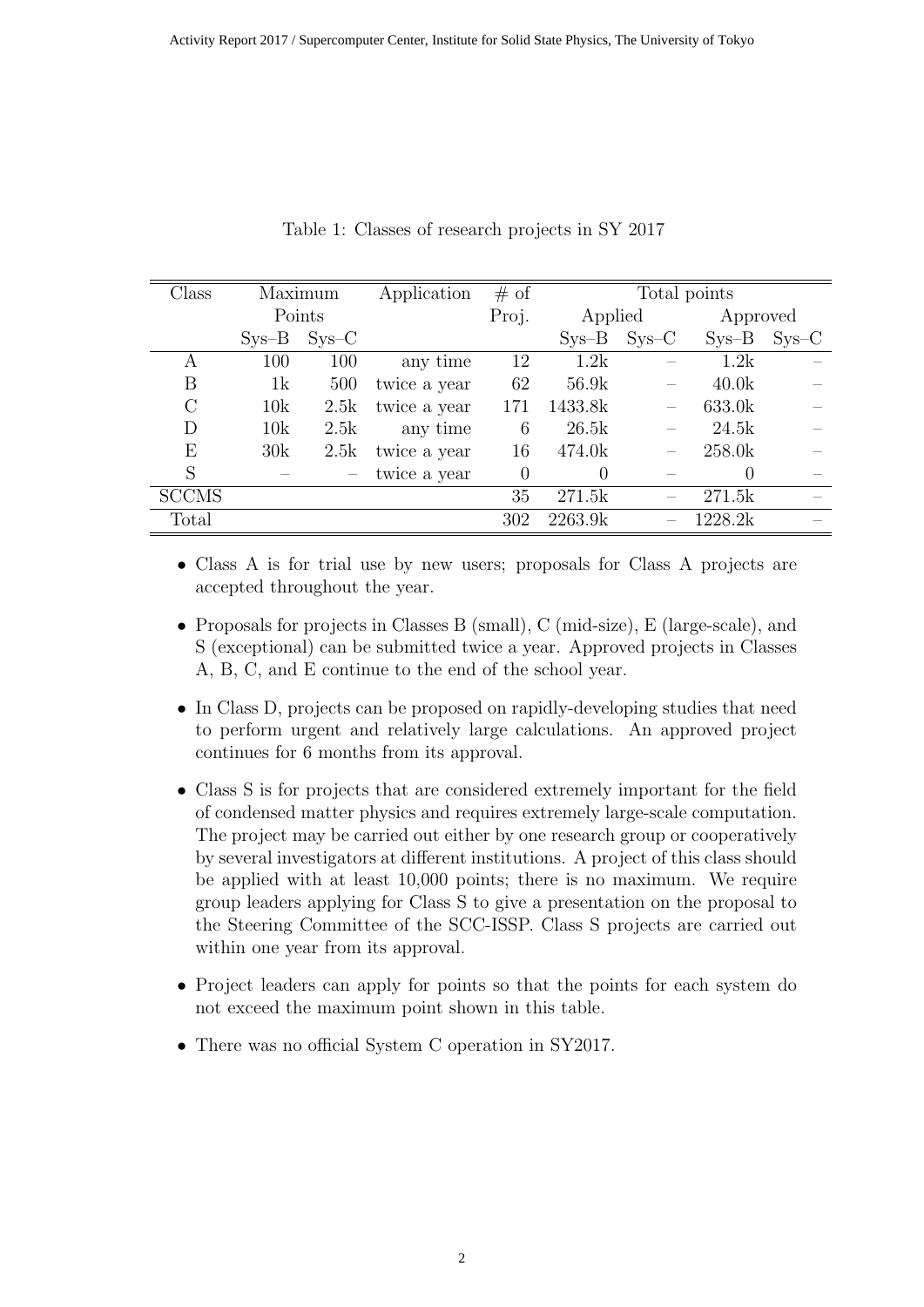

Figure 1: Supercomputer System at the SCC-ISSP

In addition, from SY 2016, ISSP Supercomputer is providing 20% of its computational resources for Supercomputing Consortium for Computational Materials Science (SCCMS), which aims at advancing parallel computations in condensed matter, molecular, and materials sciences on the 10-PFlops K Computer and the exascale post-K project. Computer time has also been alloted to Computational Materials Design (CMD) workshops, as well as for Science Camps held in ISSP for undergraduate students.

# **1.3 Committees**

In order to fairly manage the projects and to smoothly determine the system operation policies, the Materials Design and Characterization Laboratory (MDCL) of the ISSP has organized the Steering Committee of the MDCL and the Steering Committee of the SCC-ISSP, under which the Supercomputer Project Advisory Committee (SPAC) is formed to review proposals. The members of the committees in SY 2016 were as follows:

Steering Committee of the MDCL

HIROI, Zenji ISSP (Chair person)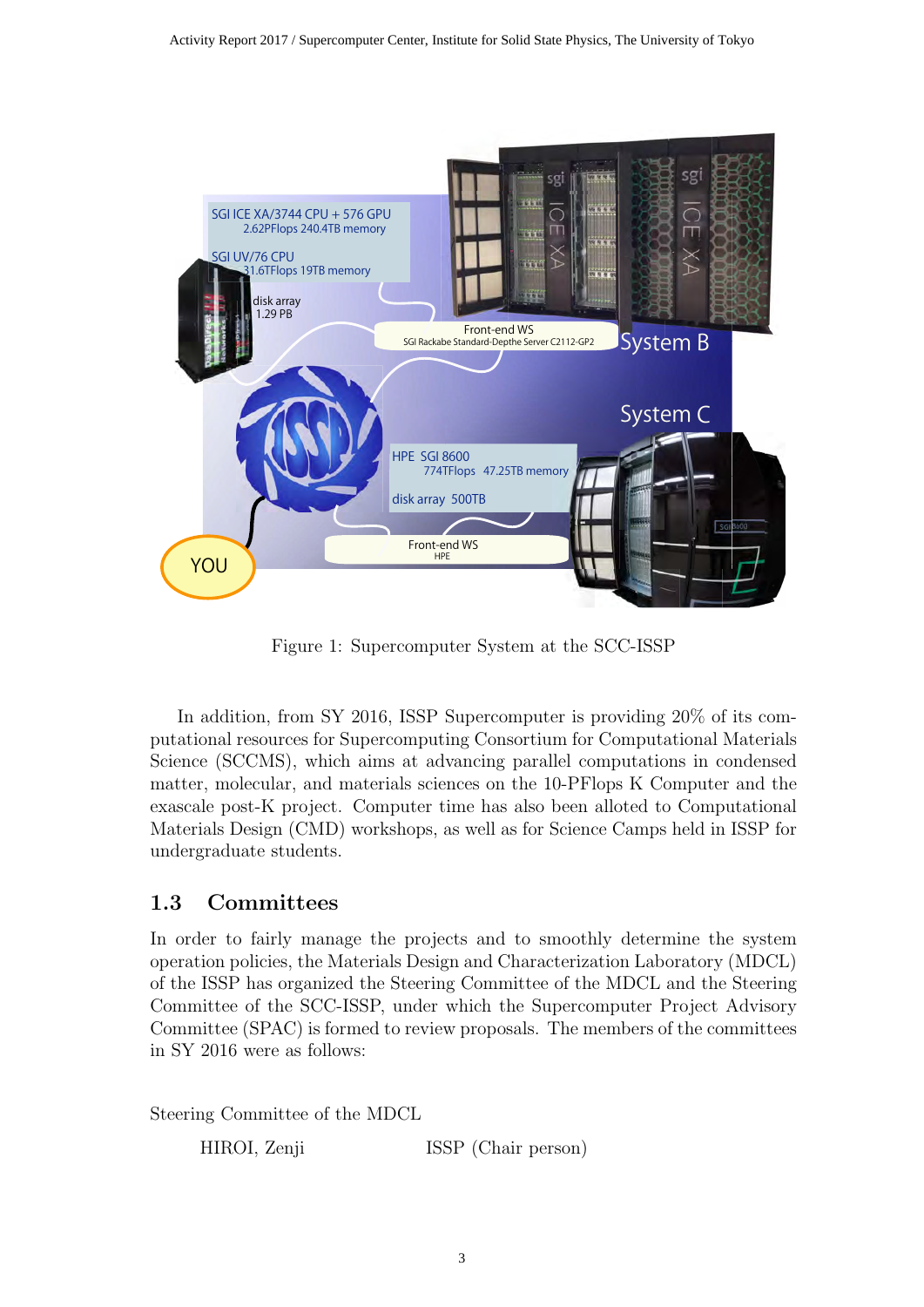| KATO, Takeo          | <b>ISSP</b>          |
|----------------------|----------------------|
| KAWASHIMA, Naoki     | <b>ISSP</b>          |
| NOGUCHI, Hiroshi     | <b>ISSP</b>          |
| SUGINO, Osamu        | <b>ISSP</b>          |
| UWATOKO, Yoshiya     | <b>ISSP</b>          |
| KIMURA, Kaoru        | Univ. of Tokyo       |
| YOSHIMOTO, Yoshihide | Univ. of Tokyo       |
| SAWA, Hiroshi        | Nagoya Univ.         |
| KAGEYAMA, Hiroshi    | Kyoto Univ.          |
| SUZUKI, Takafumi     | Univ. of Hyogo       |
| OKUMURA, Hisashi     | NINS-RSCS            |
| OTSUKI, Tomi         | Sophia Univ.         |
| <b>TAKEDA</b> Mahoto | Yokohama Natl. Univ. |

Steering Committee of the SCC-ISSP

| NOGUCHI, Hiroshi     | ISSP (Chair person) |
|----------------------|---------------------|
| KAWASHIMA, Naoki     | <b>ISSP</b>         |
| OZAKI, Taisuke       | <b>ISSP</b>         |
| SUGINO, Osamu        | <b>ISSP</b>         |
| TSUNETSUGU, Hirokazu | <b>ISSP</b>         |
| KATO, Takeo          | ISSP                |
| MASUDA, Takatsugu    | <b>ISSP</b>         |
| HIGUCHI, Yuji        | <b>ISSP</b>         |
| KASAMATSU, Shusuke   | ISSP                |
| MORITA, Satoshi      | <b>ISSP</b>         |
| WATANABE, Hiroshi    | <b>ISSP</b>         |
| HATANO, Naomichi     | Univ. of Tokyo      |
| IMADA, Masatoshi     | Univ. of Tokyo      |
| NAKAJIMA, Kengo      | Univ. of Tokyo      |
| TSUNEYUKI, Shinji    | Univ. of Tokyo      |
| YOSHIMOTO, Yoshihide | Univ. of Tokyo      |
| KUBO, Momoji         | Tohoku Univ.        |
| MORIKAWA, Yoshitada  | Osaka Univ.         |
| OTSUKI, Tomi         | Sophia Univ.        |
| OKUMURA, Hisashi     | NINS-RSCS           |
| HOSHI, Takeo         | Tottori Univ.       |
| SUZUKI, Takafumi     | Univ. of Hyogo      |
| YATA, Hiroyuki       | ISSP                |
| FUKUDA, Takaki       | <b>ISSP</b>         |

Supercomputer Project Advisory Committee

| NOGUCHI, Hiroshi | ISSP (Chair person) |
|------------------|---------------------|
| KATO, Takeo      | <b>ISSP</b>         |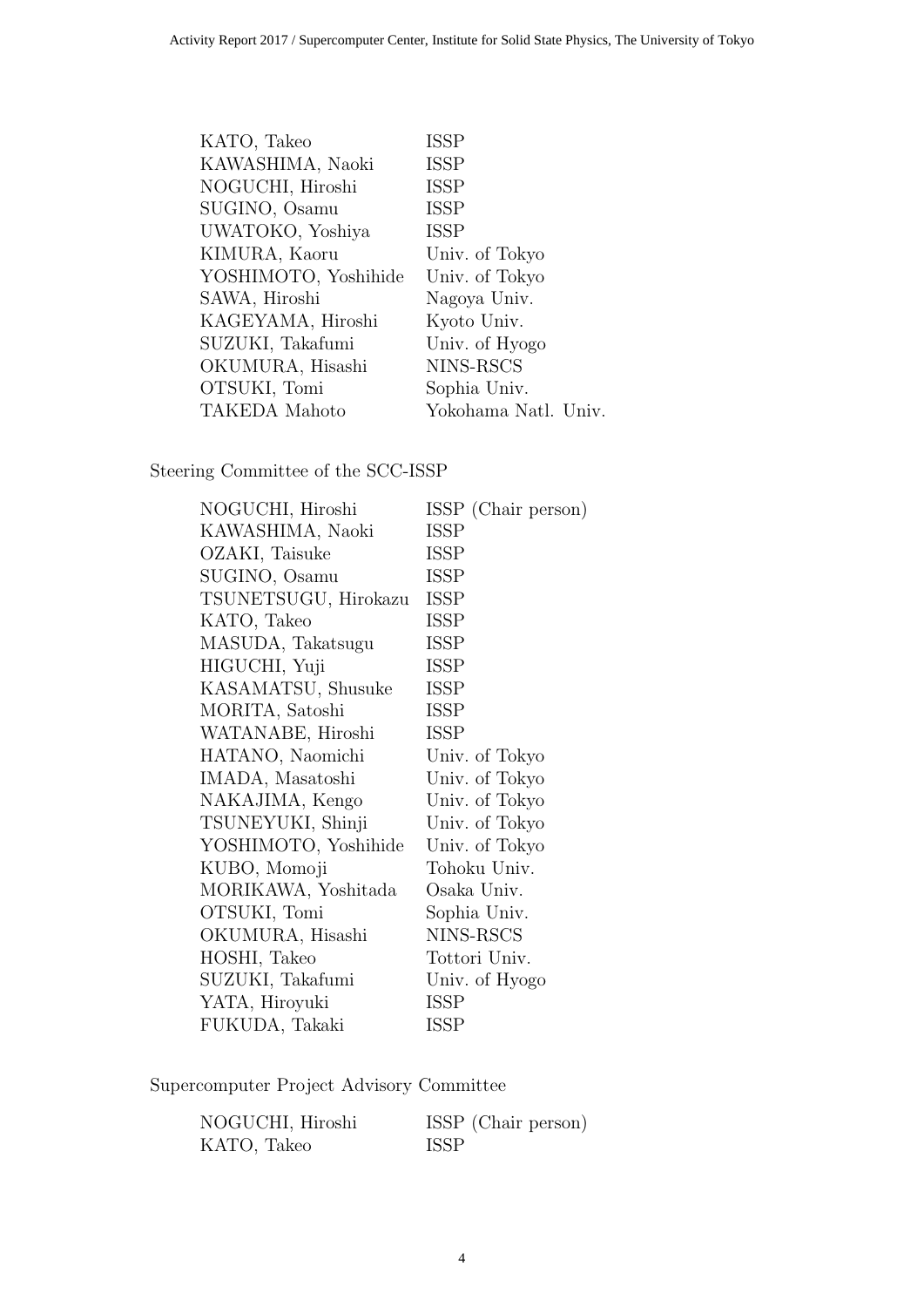| KAWASHIMA, Naoki     | <b>ISSP</b>         |
|----------------------|---------------------|
| OZAKI, Taisuke       | <b>ISSP</b>         |
| SUGINO, Osamu        | <b>ISSP</b>         |
| TSUNETSUGU, Hirokazu | <b>ISSP</b>         |
| MASUDA, Takatsugu    | ISSP                |
| HIGUCHI, Yuji        | <b>ISSP</b>         |
| KASAMATSU, Shusuke   | <b>ISSP</b>         |
| MORITA, Satoshi      | <b>ISSP</b>         |
| WATANABE, Hiroshi    | <b>ISSP</b>         |
| HATANO, Naomichi     | Univ. of Tokyo      |
| HUKUSHIMA, Koji      | Univ. of Tokyo      |
| IKUHARA, Yuichi      | Univ. of Tokyo      |
| IMADA, Masatoshi     | Univ. of Tokyo      |
| IWATA, Jun-Ichi      | Univ. of Tokyo      |
| MIYASHITA, Seiji     | Univ. of Tokyo      |
| MOTOME, Yukitoshi    | Univ. of Tokyo      |
| NAKAJIMA, Kengo      | Univ. of Tokyo      |
| OGATA, Masao         | Univ. of Tokyo      |
| OSHIYAMA, Atsushi    | Univ. of Tokyo      |
| TODO, Synge          | Univ. of Tokyo      |
| TSUNEYUKI, Shinji    | Univ. of Tokyo      |
| WATANABE, Satoshi    | Univ. of Tokyo      |
| YOSHIMOTO, Yoshihide | Univ. of Tokyo      |
| ARITA, Ryotaro       | RIKEN-CEMS          |
| NEMOTO, Koji         | Hokkaido Univ.      |
| AKAGI, Kazuto        | Tohoku Univ.        |
| KAWAKATSU, Toshihiro | Tohoku Univ.        |
| KUBO, Momoji         | Tohoku Univ.        |
| SHIBATA, Naokazu     | Tohoku Univ.        |
| YANASE, Yoichi       | Niigata Univ.       |
| ISHIBASHI, Shoji     | ${\rm AIST}$        |
| OTANI, Minoru        | AIST                |
| KOBAYASHI, Kazuaki   | <b>NIMS</b>         |
| TATEYAMA, Yoshitaka  | <b>NIMS</b>         |
| HATSUGAI, Yasuhiro   | Univ. of Tsukuba    |
| KOBAYASHI, Nobuhiko  | Univ. of Tsukuba    |
| OKADA, Susumu        | Univ. of Tsukuba    |
| ONO, Tomoya          | Univ. of Tsukuba    |
| YABANA, Kazuhiro     | Univ. of Tsukuba    |
| ODA, Tatsuki         | Kanazawa Univ.      |
| SAITO, Mineo         | Kanazawa Univ.      |
| HIDA, Kazuo          | Saitama Univ.       |
| NAKAYAMA, Takashi    | Chiba Univ.         |
| FURUKAWA, Nobuo      | Aoyama Gakuin Univ. |
| MATSUKAWA, Hiroshi   | Aoyama Gakuin Univ. |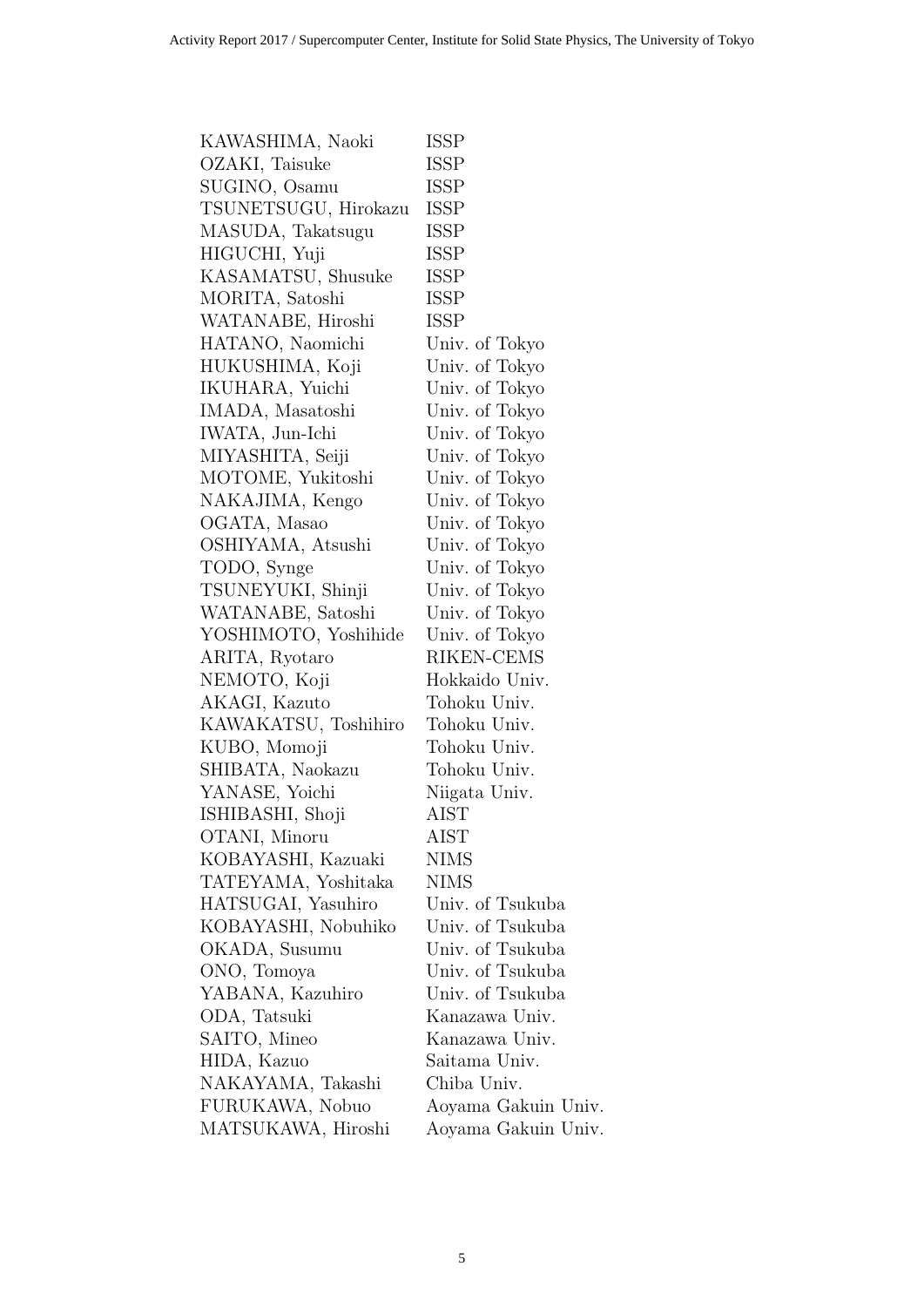| TAKANO, Hiroshi     | Keio Univ.               |
|---------------------|--------------------------|
| YAMAUCHI, Jun       | Keio Univ.               |
| YASUOKA, Kenji      | Keio Univ.               |
| TOMITA, Yusuke      | Shibaura Inst. Tech.     |
| OTSUKI, Tomi        | Sophia Univ.             |
| OBATA, Shuji        | Tokyo Denki Univ.        |
| KITAO, Akio         | Tokyo Tech.              |
| TADA, Tomofumi      | Tokyo Tech.              |
| HOTTA, Takashi      | Tokyo Metropolitan Univ. |
| TOHYAMA, Takami     | Tokyo Univ. of Sci.      |
| WATANABE, Kazuyuki  | Tokyo Univ. of Sci.      |
| HAGITA, Katsumi     | National Defense Academy |
| KONTANI, Hiroshi    | Nagoya Univ.             |
| MASUBUCHI, Yuichi   | Nagoya Univ.             |
| SHIRAISHI, Kenji    | Nagoya Univ.             |
| TANAKA, Yukio       | Nagoya Univ.             |
| KAWAKAMI, Norio     | Kyoto Univ.              |
| KAWAMURA, Hikaru    | Osaka Univ.              |
| KIM, Kang           | Osaka Univ.              |
| KUROKI, Kazuhiko    | Osaka Univ.              |
| KUSAKABE, Koichi    | Osaka Univ.              |
| MORIKAWA, Yoshitada | Osaka Univ.              |
| OGUCHI, Tamio       | Osaka Univ.              |
| SHIRAI, Koun        | Osaka Univ.              |
| YOSHINO, Hajime     | Osaka Univ.              |
| YUKAWA, Satoshi     | Osaka Univ.              |
| SAKAI, Toru         | JAEA                     |
| SUGA, Seiichiro     | Univ. of Hyogo           |
| SUZUKI, Takafumi    | Univ. of Hyogo           |
| TATENO, Masaru      | Univ. of Hyogo           |
| HOSHI, Takeo        | Tottori Univ.            |
| YASUDA, Chitoshi    | Univ. of the Ryukyus     |
| OKUMURA, Hisashi    | NINS-RSCS                |

### **1.4 Staff**

The following staff members of the SCC-ISSP usually administrate the ISSP Supercomputer.

| Associate Professor (Chair person) |
|------------------------------------|
| Professor                          |
| Professor                          |
| Associate Professor                |
| Research Associate                 |
| Research Associate                 |
|                                    |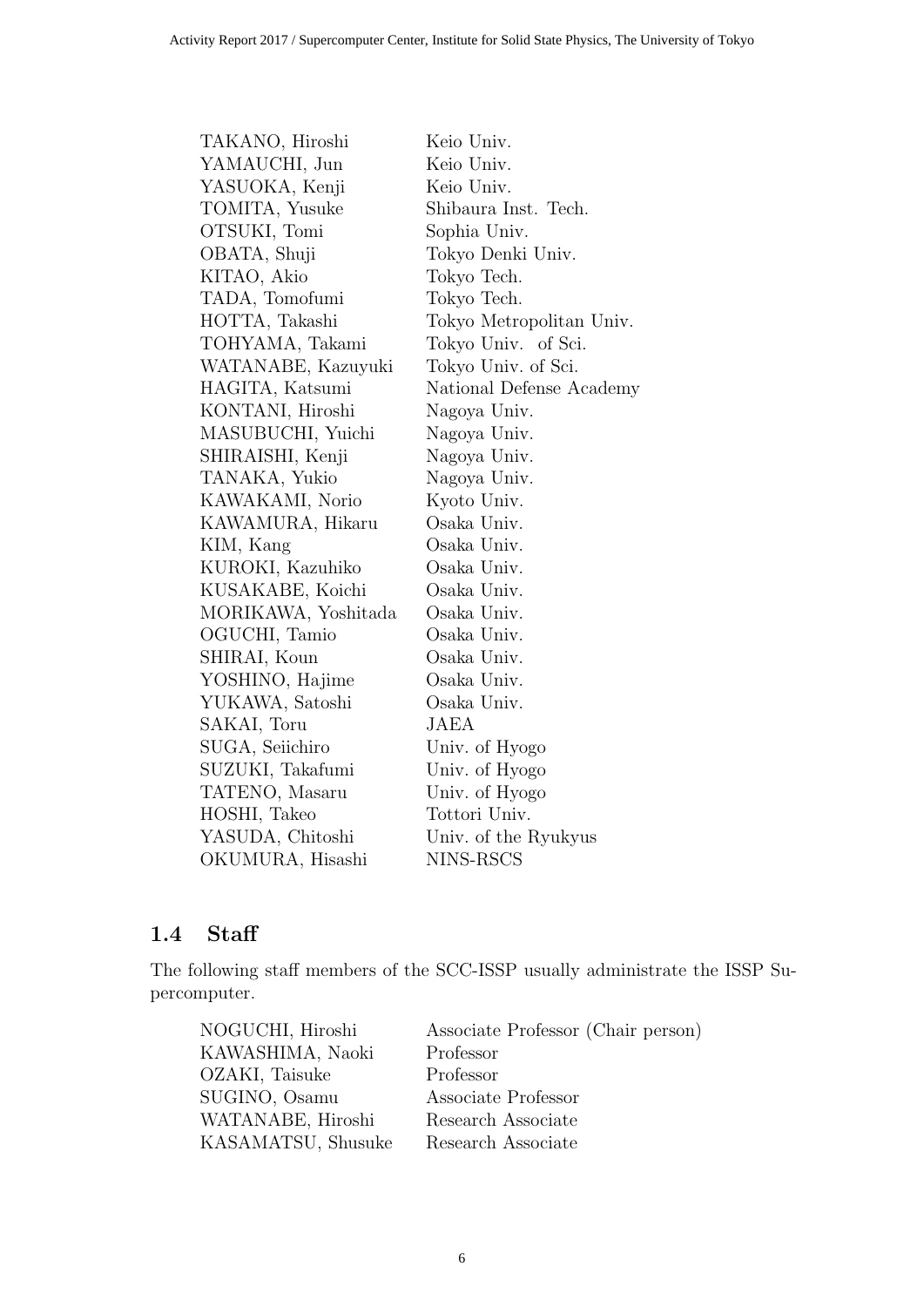| HIGUCHI, Yuji      | Research Associate  |
|--------------------|---------------------|
| NOGUCHI, Yoshifumi | Research Associate  |
| MORITA, Satoshi    | Research Associate  |
| YATA, Hiroyuki     | Technical Associate |
| FUKUDA, Takaki     | Technical Associate |
| ARAKI, Shigeyuki   | Technical Associate |
|                    |                     |

# **2 Statistics (School Year 2017)**

#### **2.1 System and User Statistics**

In the following, we present statistics for operation time taken in the period from April 2017 to March 2018 (SY 2017). In Table 2, we show general statistics of the supercomputer system in SY 2017. The total number of compute nodes in System B is 1891. Consumed disk points amount to about 3% of the total consumed points in System B. Roughly 20% of the total points in System B were consumed by SCCMS projects. This means that about 20% of the total computational resources in this school year were actually used by SCCMS projects.

In the left column of Fig. 2, availabilities, utilization rates, and consumed points in System B are plotted for each month. Throughout the school year, the utilization rates were very high. exceeding 90% throughout most of the year.

The user statistics are shown in the right column of Fig. 2. The horizontal axis shows the rank of the user/group arranged in the descending order of the execution time (hour*×*nodes). The execution time of the user/group of the first rank is the longest. The vertical axis shows the sum of the execution time up to the rank. From the saturation points of the graphs, the number of "active" users of System B is around 300. The maximum ranks in the graphs correspond to the number of the users/groups that submitted at least one job.

| System B                                              |          |
|-------------------------------------------------------|----------|
| total service time $(\times 10^3 \text{ node-hours})$ | 15814    |
| number of executed jobs                               | 665306   |
| total consumed points $(\times 10^3 \text{ point})$   | 629      |
| CPU points $(\times 10^3 \text{ point})$              | 613      |
| disk points $(\times 10^3 \text{ point})$             | 16       |
| total exec. time $(\times 10^3 \text{ node-hours})$   | 14399    |
| availability                                          | 95.9%    |
| utilization rate                                      | $91.1\%$ |

Table 2: Overall statistics of SY 2017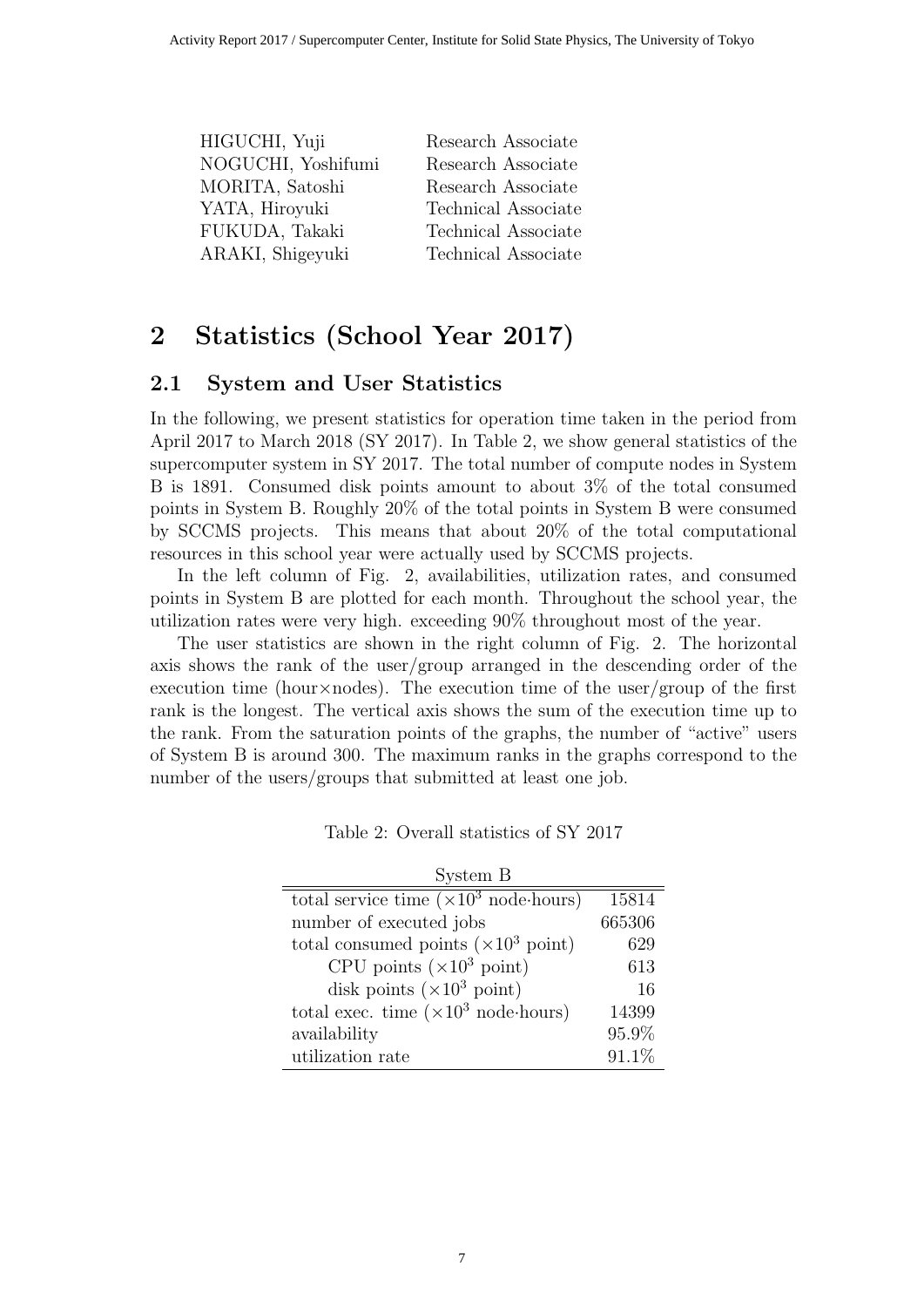

Figure 2: Left: Availabilities, utilization rates and point consumptions of each month during SY 2017. Right: User statistics. The horizontal axis shows the rank of the user/group arranged in the descending order of the execution time (hour*×*nodes). The vertical axis shows the sum of the execution time up to the rank.

#### **2.2 Queue and Job Statistics**

Queue structure of System B in SY2017 is shown in Table 3. In System B, users can choose from three types of compute nodes; jobs submitted to queues with "cpu", "acc", and "fat" at the end of their queue names are submitted to CPU, ACC, and Fat nodes, respectively. See Sec. 1.1 for a description of each type of compute node. The user then has to choose the queue according to the number of nodes to use and the duration of their calculation jobs. Queue names starting with "F" are for jobs taking 24 hours or less, while those starting with "L" can run much longer up to 120 hours. More nodes are allotted to "F" queues in order to maximize the turnaround time of user jobs. The queue names starting with "i" are used for interactive debugging of user programs and the elapsed time limit is 30 minutes. The number following "F", "L", or "i" correspond to the number of nodes that can be used by one user job.

To prevent overuse of the storage, points are charged also for usage of disk quota in the three systems, as shown in Table 4. Disk points are revised often for optimal usage of the resources by examining usage tendencies each year.

Although we do not mention here in detail, to promote utilization of the massively parallel supercomputer, background queues ("B4cpu", "B36cpu", "B144cpu", "B18acc", "B72acc", and "B2fat") which charge no points for the jobs have also been open in System B.

The number of jobs, average waiting time, and total execution time in each queue are shown in Table 5. In System B, a large portion of jobs have been executed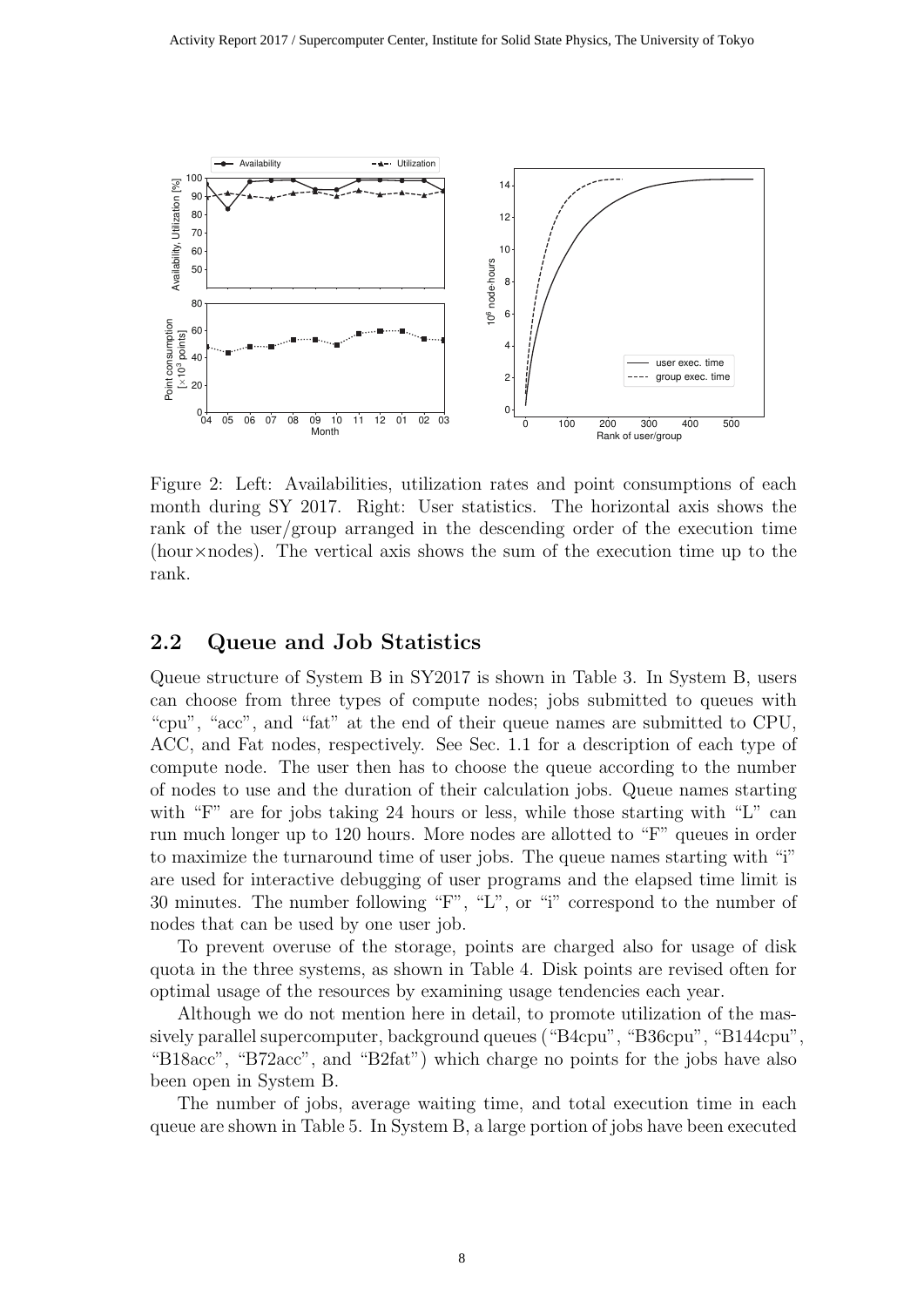| $System-B$          |                  |               |                |                      |                     |  |
|---------------------|------------------|---------------|----------------|----------------------|---------------------|--|
| queue               | Elapsed time     | $#$ of nodes  | $#$ of nodes   | Memory               | job points          |  |
| name                | $\lim$ it $(hr)$ | /job          | queue          | limit(GB)            | $(\text{node-day})$ |  |
| F <sub>4</sub> cpu  | 24               | $1 - 4$       | 216            | $120$ /node          |                     |  |
| L <sub>4</sub> cpu  | 120              | $1 - 4$       | 108            | $120$ /node          | 1                   |  |
| F36cpu              | 24               | $5 - 36$      | 288            | $120$ /node          | 1                   |  |
| $L36$ cpu           | 120              | $5 - 36$      | 144            | $120$ /node          | 1                   |  |
| F144cpu             | 24               | $37 - 144$    | 1008           | $120$ /node          | 1                   |  |
| $L144$ cpu          | 120              | $37 - 144$    | 144            | $120$ /node          | 1                   |  |
| i18cpu              | 0.5              | $1 - 18$      | 72             | $120$ /node          | 1                   |  |
| F <sub>18</sub> acc | 24               | $1 - 18$      | $180(108)^*$   | $120$ /node          | $\overline{2}$      |  |
| L18acc              | 120              | $1 - 18$      | $90(54)^*$     | $120$ /node          | $\overline{2}$      |  |
| F72acc              | 24               | $19 - 72$     | $72(144)^*$    | $120$ /node          | $\overline{2}$      |  |
| i9acc               | 0.5              | $1 - 9$       | 36             | $120$ /node          | $\overline{2}$      |  |
| F <sub>2</sub> fat  | 24               | $1 - 2$       | 17             | $1000$ /node         | 4                   |  |
| $L2$ fat            | 120              | $1\hbox{--}2$ | 6              | $1000$ /node         | $\overline{4}$      |  |
| <i>i</i> 1fat       | 0.5              | 1             | $\overline{2}$ | $1000/\mathrm{node}$ | $\overline{4}$      |  |

#### Table 3: Queue structures in SY 2017

*∗* The number of nodes allocated to F18acc, L18acc, and F72acc queues were changed on Sept. 8. The number of allocated nodes before the change are given in parentheses.

in "F" queues. The largest amount of the execution time has been consumed in the large-scale "F144cpu" queue, but substantial number of jobs were run in every queue, suggesting that a wide variety of user needs are met by this queuing scheme. In most of these queues, the queue settings meet the user's tendencies in that the waiting times are on the order of the elapsed-time limit. The acc queues have relatively short waiting times, but we expect that to change as more users get accustomed to using GPGPUs.

# **2.3 Project for advancement of software usability in materials science**

From SY 2015, the supercomputer center (SCC) has started "Project for advancement of software usability in materials science". In this project, for enhancing the usability of the supercomputer system in ISSP, we perform some softwareadvancement activity such as implementing a new function to an existing code, releasing a private code on Web, writing manuals. Target programs are publicly offered in December and selected in the review by the Steering Committee of SCC. The projects are carried out by the software development team composed of three members in ISSP. In SY 2017, two projects are selected as listed in Table 6.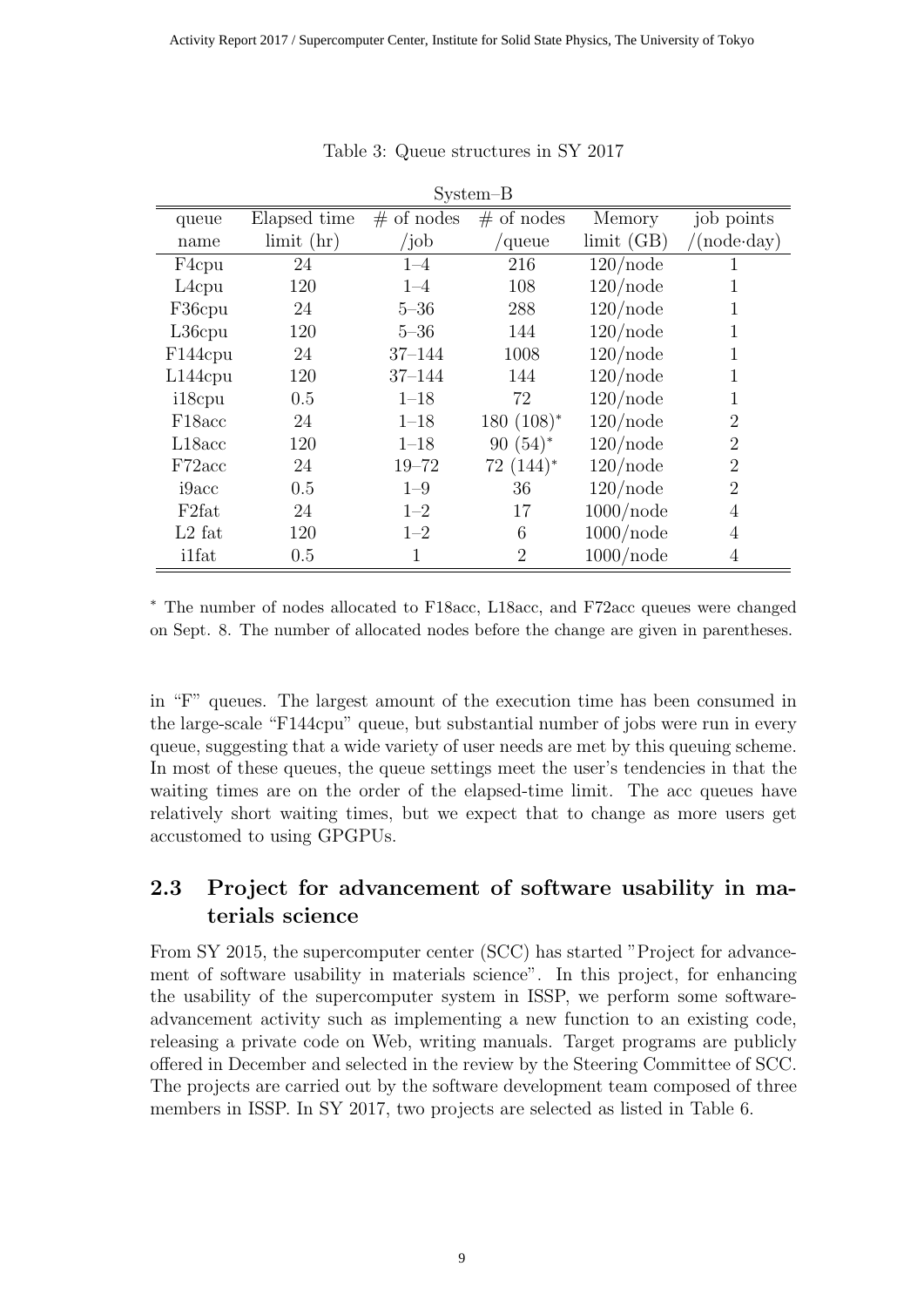Table 4: Disk points of System B

|                | point/day                              |
|----------------|----------------------------------------|
| System B /home | $0.001 \times \theta(q-300)$           |
|                | /work $0.0001 \times \theta(q - 3000)$ |

*∗ q* is denoted in unit of GB.

 $\theta(x)$  is equal to the Heaviside step function  $H(x)$  multiplied by *x*, i.e.,  $xH(x)$ .

Table 5: Number of jobs, average waiting time, total execution time, and average number of used nodes per job in each queue.

| System-B             |              |              |                                   |              |  |
|----------------------|--------------|--------------|-----------------------------------|--------------|--|
| queue                | $\#$ of Jobs | Waiting Time | Exec. Time                        | $#$ of nodes |  |
|                      |              | (hour)       | $(\times 10^3 \text{ node-hour})$ |              |  |
| F4cpu                | 360588       | 36.05        | 1236.11                           | 1.32         |  |
| L <sub>4</sub> cpu   | 6087         | 38.66        | 508.93                            | 1.76         |  |
| F36cpu               | 25506        | 22.53        | 1425.45                           | 12.86        |  |
| $L36$ cpu            | 972          | 91.16        | 731.55                            | 16.33        |  |
| F <sub>144</sub> cpu | 11664        | 23.43        | 6963.52                           | 85.27        |  |
| $L144$ cpu           | 176          | 154.74       | 883.50                            | 118.64       |  |
| i18cpu               | 82805        | 0.62         | 157.06                            | 9.58         |  |
| F <sub>18</sub> acc  | 39002        | 9.88         | 568.23                            | 2.13         |  |
| L18acc               | 2316         | 12.41        | 246.15                            | 2.86         |  |
| F72acc               | 1556         | 14.93        | 460.21                            | 50.02        |  |
| i9acc                | 8193         | 0.34         | 6.50                              | 3.56         |  |
| F <sub>2</sub> fat   | 7590         | 22.80        | 72.43                             | 1.32         |  |
| L2fat                | 546          | 46.75        | 21.91                             | 1.20         |  |
| i1fat                | 5238         | 0.19         | 0.85                              | 1.00         |  |

# **2.4 GPGPU Support Service**

As noted in Sec. 1.1, ACC nodes with graphics processing units (GPU) were introduced in System B in SY 2015. Since GPUs were introduced in the ISSP Supercomputer center for the first time, many programs developed or utilized by users of this center have not been implemented for GPU computing. To help users take advantage of GPUs, the supercomputer center has started a service for porting users' materials science software to General Purpose GPUs (GPGPU). After a call for proposals (which will usually be in December), target programs for the next school year are selected by the Steering Committee of SCC. The porting service is carried out on each program for about two months; the coding is performed by engineers from the computer vender suppling the ISSP supercomputer system, and ISSP staff oversee the progress of the project and manage necessary commu